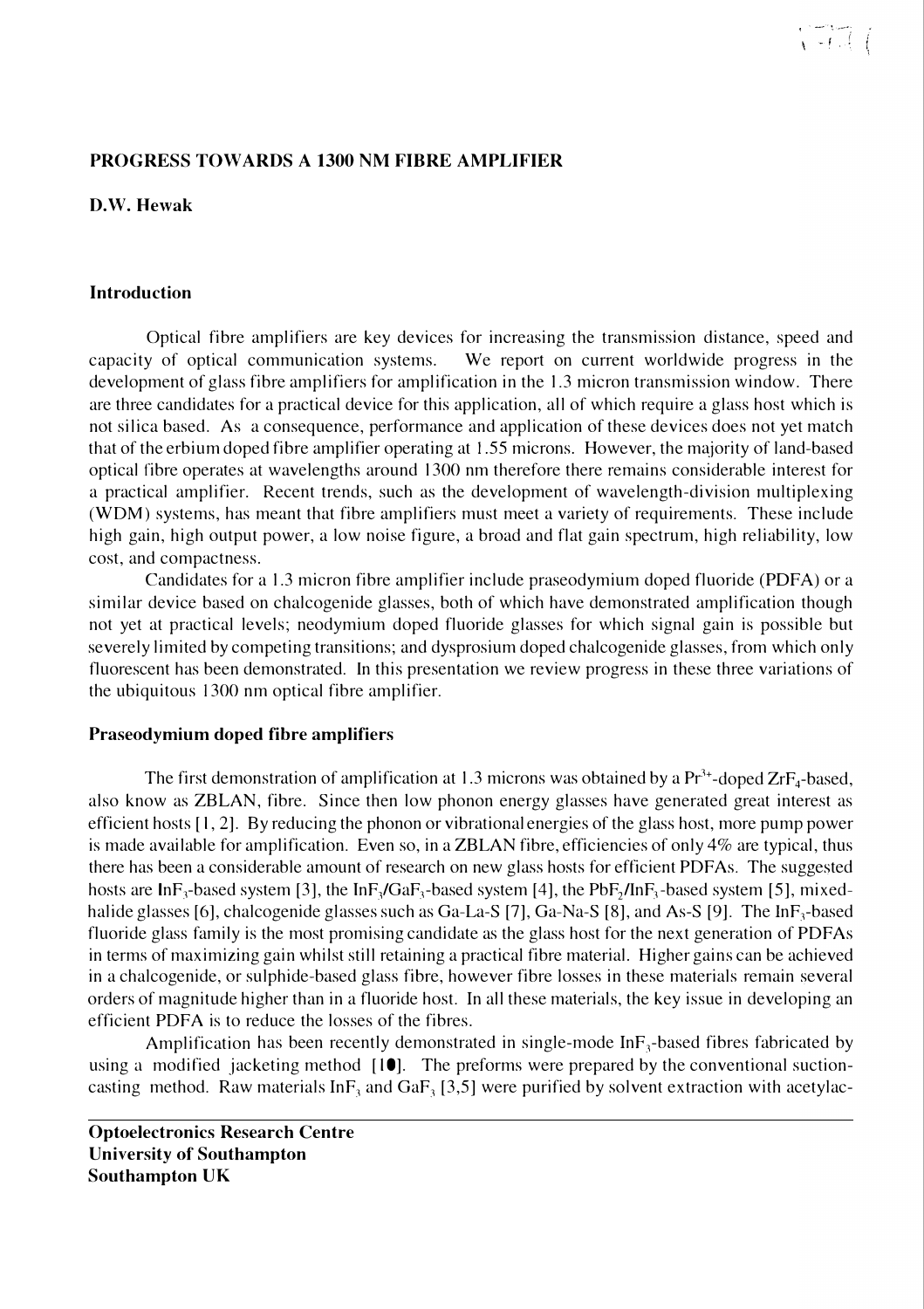etone in benzene. Mixtures of the core and cladding materials and  $NH_4F$  HF were melted at 850 °C in vitreous carbon crucibles. The melts were cast into metal moulds to produce preforms and jacketing tubes. The transmission loss spectra were measured using the cutback technique. The signal gain dependence on pump power was measured using the fabricated  $Pr<sup>3+</sup>$ -doped fibre. The fibre was buttjoined to wavelength-division-multiplexing couplers and forward pumped using a Ti:sapphire laser. The pumping wavelength was  $1.015\mu$ m, and the signal wavelength and signal level were  $1.30\mu$ m and -30dBm, respectively.

Single-mode fibres with  $\Delta n$  values of up to 3.7% were fabricated using the InF<sub>3</sub>-based system [3] and to 6.6% using the PbF<sub>2</sub>/InF<sub>2</sub>-based system [5]. A typical transmission loss spectrum is shown in Fig 1. The large peaks around wavelengths of 0.6 and 1.0 $\mu$ m are caused by Pr<sup>3+</sup>. The small peak at  $0.8\mu$ m is due to the cutoff of the first high-order mode. These loss characteristics indicate that the losses of the In $F_3$ -based fibres approach the practical level required for fibre amplifiers.

Figure 2 shows the internal small signal gain dependence on the pump power for 20m long and 19m long single-mode fibres with  $\Delta n$  values of 3.7 and 6.6% respectively [11]. The dependence with





Figure 2 Internal small signal gain dependence on the pump power for 20 m and 19m long single-mode fibers with  $\Delta n$ values of 3.7 and 6.6% respectively

Figure 1 A typical transmission loss spectrum for  $InF<sub>3</sub>-based glass$ 

the most efficient  $ZrF_4$ -based fluoride fibre with a  $\Delta n$  of 3.7% is also shown for comparison [12]. An internal small signal gain of 28.2dB, corresponding to a net gain of 20dB, for a fibre with a  $\Delta n$  of 6.6% was achieved at a pump power of 100mW. This net gain is nearly double that of the most efficient  $ZrF_4$ based  $Er^{3+}$ -doped fibre. The gain coefficient was increased from 0.18 to 0.36 by increasing the  $\Delta n$  from 2.5 to 6.6% for InF<sub>3</sub>-based fibres. It is clear that InF<sub>3</sub>-based fibre achieved gain coefficients about 1.3 times higher that  $ZrF_4$ -based fibre with the same  $\Delta n$  value.

#### Neodymium doped fibre amplifier

Among the first devices proposed for amplification at 1300nm were Nd<sup>3+</sup>-doped ZBLAN which provided gain peaks at 1345 nm however gain was limited to 6 dB due to a competing transition at 1050 nm which robs the amplifier of power [13]. Only with suppression of this amplified spontaneous emission (ASE) can the full potential of a Nd<sup>3+</sup> amplifier be realized. Zemon showed that fluoroberyllate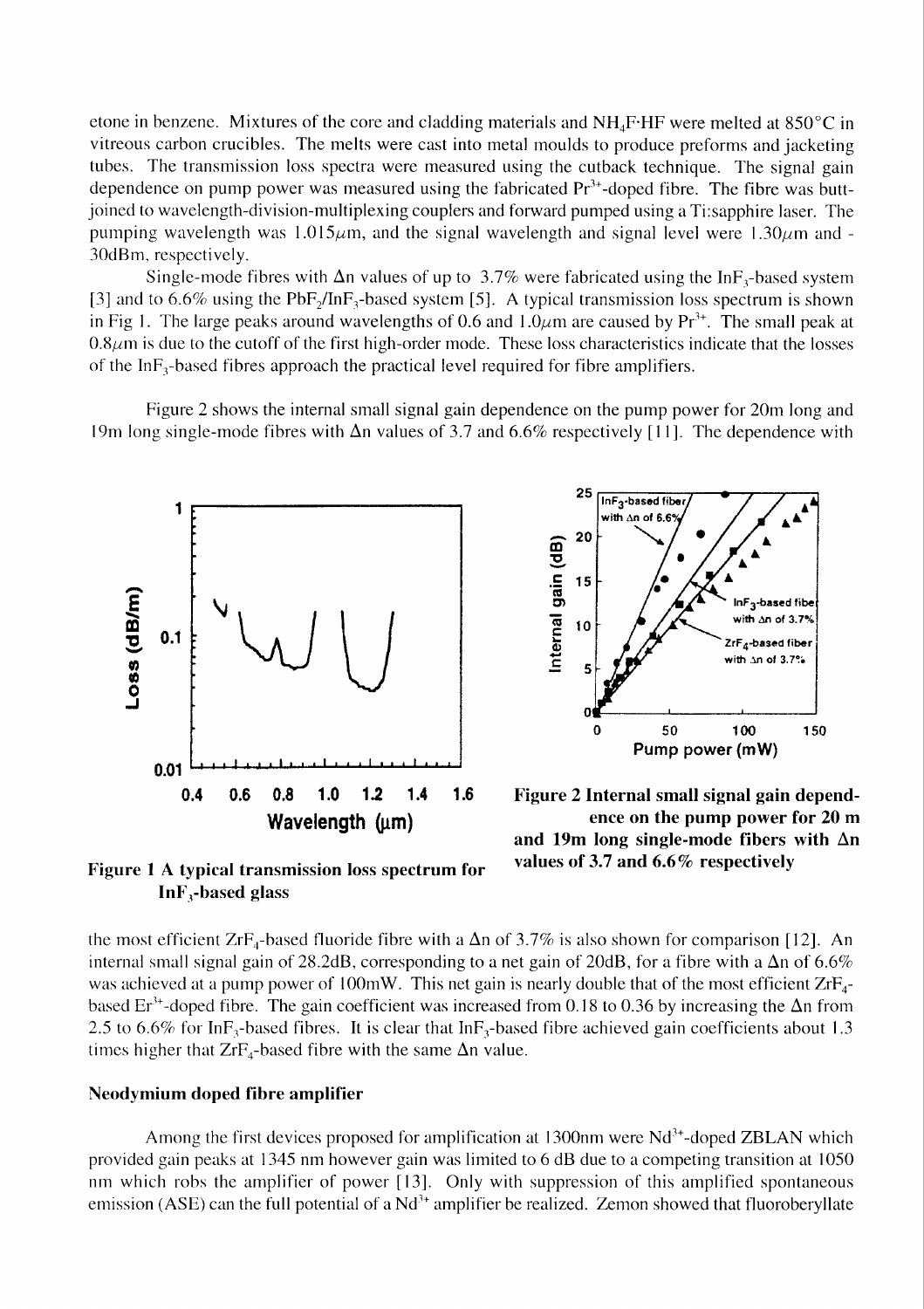glass is superior to fluorozirconate, with gain predicted from 1300 to 1320 nm with the appropriate ASE filtering. These glasses however were never drawn into fibre and questions were raised due to their toxicity [14]. Modelling to establish fundamental limits of the performance of a  $Nd^{3+}$ -doped fibre amplifier were performed by Dakss and Miniscalco [15]. They concluded that ESA is the critical parameter for determining amplifier efficiency and that even without ESA, a linear Nd<sup>3+</sup> fibre amplifier is an order of magnitude less efficient that an  $Er^{3+}$  amplifier. This suggests that  $Nd^{3+}$  may not do well as preamplifiers and in-line amplifiers. However, because of high photon conversion efficiencies, at large signal powers, they may perform well as power amplifiers in glasses with minimal ESA.

There are some advantages in favour of a  $Nd^{3+}$ -doped 1300 nm amplifier as compared to a  $Pr^{3+}$ doped device. The convenient pump wavelength of 800 nm for which pump lasers are readily available and inexpensive, and high doping concentrations which allow a short and compact device are important attributes. Modelling predicts gains of 20 dB for 100 mW of pump power with optimum fibre parameters. For most glass hosts,  $Nd^{3+}$  emission is at too long a wavelength to cover even the central region of the window. In silica, gain is limited to wavelengths greater than 1400 nm due to excited state absorption. This process can be reduced by moving to more ionic glass host and less rigidity of the glass matrix.

At the ORC, a novel family of fluoroaluminate (AIF) glasses have been identified as at promising host for an efficient and inexpensive Nd3+-doped glass amplifier. The strong absorption of Nd<sup>3+</sup> at 800nm (170dB/m/1000ppm) and the strong solubility of the ion in AIF glass (up to  $4x10^4$  ppm) suggest a short device of  $\sim$ 2cm unlike the 10m needed in Pr3+-doped amplifiers.

A fibre based on AlF glass has been fabricated with a numerical aperture (NA) of 0.23, core diameter of 8µm and loss at 1300nm of ~100dB/m. Three-centimeter lengths of the fibre were mounted inside a capillary and both end faces polished. The fibre was then pumped by a Ti:sapphire laser operating around 800nm. In order to minimise any thermal problem associated with the high pump powers ( $>300$ mW), the pump laser was chopped with a low mark/space ratio (1:10). For measuring the gain spectrum of the Nd<sup>3+</sup>-doped AlF fibres, a 1300nm LED signal source was used and chopped at  $\sim$ 300Hz. This allows a lock-in amplifier to be used in the detection system and allows discrimination between the signal and any ASE or fluorescence. The gain is then simply the ratio of the measured signal



Figure 3 Gain Spectrum of Nd<sup>3+</sup>-doped AIF glass

with the pump and off. The end face of the fibre was angle polished at  $\sim$ 150 in order to suppress the lasing at 1049nm.

The measured gain spectrum is shown in figure 3 and is compared with the measured fluorescence spectrum for the same  $Nd^{3+}$ -doped fibre. Significantly, the two spectra have very similar peak wavelengths, indicating that negligible ESA occurs at this wavelength. The peak wavelength at 1317nm corresponds to the wavelength of zero dispersion in UK installed fibres. At shorter wavelengths the gain spectrum falls more quickly than off the fluorescence, indicating that significant amounts of ESA are present in this region of the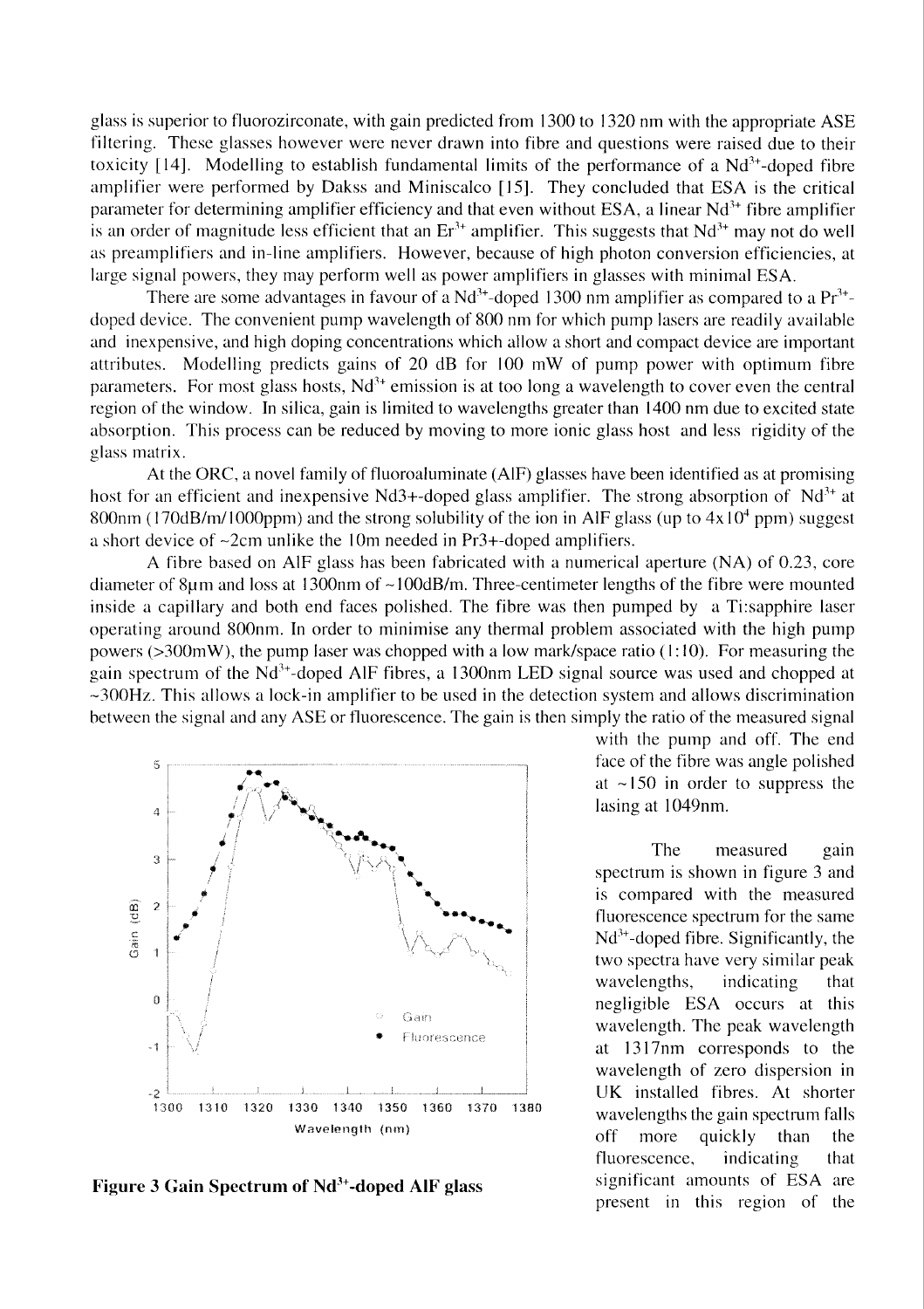spectrum. The laser emission spectrum for this fibre occurs at the peak of the gain curve at 1317nm. This was measured by butting two high reflecting mirrors (reflectivity >80% at wavelengths between 1200-1400nm and  $\langle 10\%$  between 900-1100nm) to both of the fibre ends. This lasing wavelength is significantly shorter than that achieved in either fluorophosphate [16] or fluorozirconate [17] fibres again indicative of reduced ESA.

#### **Dysprosium doped fibre amplifier**

Although amplification has yet to be demonstrated, the potential of dysprosium-doped low phonon energy glasses to provide an attractive alternative to neodymium and praseodymium has been shown. Through calculation of the radiative proper ties and measurement of the fluorescence emission and lifetimes the radiative quantum efficiency at  $1.3 \mu$ m has been determined

The fluorescence spectrum in the region of 1300nm is shown in figure 4. This is obtained by pumping at 814 or 914 nm. Emission which peaks at 1317nm with a half width of 83nm is observed, predominantly from the  ${}^{6}H_{90}$  energy level. The total lifetime of this level was measured to be 59ms, compared to a calculated radiative lifetime of 203µs. Taking into account the branching ratios of this level yields a total radiative quantum efficiency of  $27\%$  [18].

As in a  $Pr<sup>3+</sup>$ -doped amplifier, nonradiative de-excitation contributes to the decay mechanism



Figure 4 Fluorescence Spectrum of Dy<sup>3+</sup>-doped Ga:La:S glass

largely through multiphonon decay to the lower lying levels. This value compares well with the 17% efficiency estimated using a radiative rate calculated from measured absorption and emission spectra [18]. For a three-level system, the gain per unit absorbed pump power can he assessed from the product of the peak emission cross-section and the measured lifetime. From the calculated radiative rate and measured fluorescence spectrum, an emission cross- section of 3.8 x  $10^{-20}$  cm<sup>2</sup> was calculated. With a lifetime of 59  $\mu$ s, this yields a  $\sigma\tau$ product of -220 ( $x \ 10^{-26}$  cm<sup>2</sup> s), compared to 250 for  $Pr^{3+}$ -doped Ga:La:S, 45 for  $Pr^{3+}$ -doped ZBLAN and 160 for Nd<sup>3+</sup>-doped ZBLAN.

In addition to pumping at 814 and 914 nm, in-band pumping at 1.25 um, may he feasible. Most significant here is that the absorption cross-section of  $Dy^{3+}$  when pumped at 1.25  $\mu$ m is -20 times greater than  $Pr^{3+}$ pumped at 1.01 um. This suggests that radically shorter devices may be possible, relaxing the tolerances on fibre background loss.